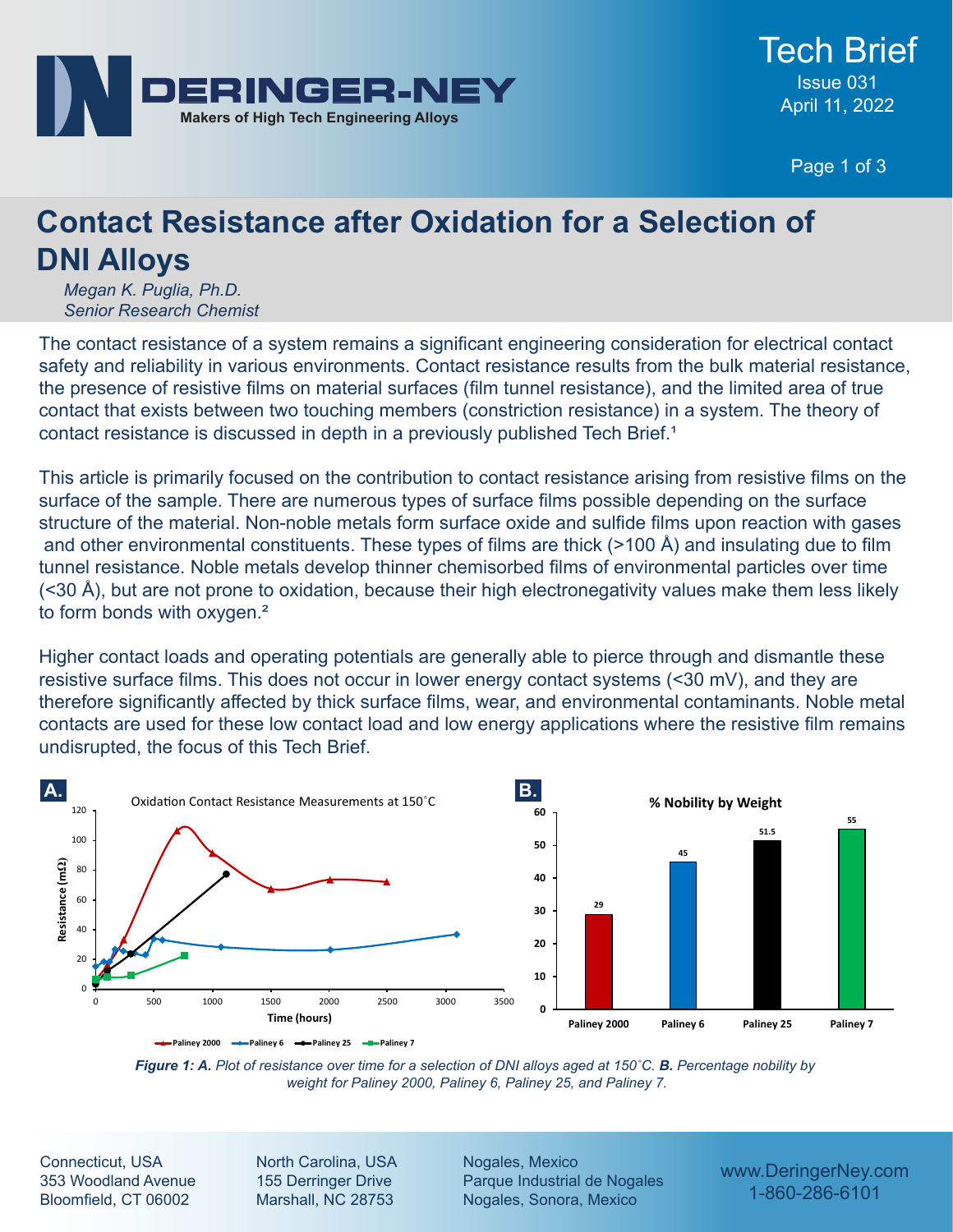

## **Contact Resistance after Oxidation for a Selection of DNI Alloys**

#### *Continued from Page 1*

Deringer-Ney Inc. (DNI) measures contact resistance using a static dry-circuit contact resistance based measurement at 20 mV maximum voltage which utilizes a radiused Neyoro™ G upper contact probe (0.2 inch diameter) with a 31 gram-force load and a micro ohmmeter. Resistance measurements taken over time for a selection of increasingly noble DNI Paliney® (palladium-based) alloys at 150˚C are shown in **Figure 1A**. The noble weight % of each of these alloys is shown in **Figure 1B**. Increasing noble metal content in an alloy results in decreased resistance after oxidation at 150˚C with the exception of Paliney 25. Although Paliney 25 has the second highest noble metal weight percentage, it also contains the highest percentage of copper out of the group of Paliney alloys presented. The copper in this alloy may be contributing to increased oxide film formation.

In **Figure 2** the film resistance of base metal and DNI alloys are plotted from different time intervals after oxidation at 200˚C. Paired 0.015 inch diameter contacts were exposed to to 200˚C and tested with a 5 gram load at 15 mV. The alloys are listed from left to right in order of increasing noble weight percent. The DNI Paliney alloys and the Neyoro alloys exhibit film resistance values that are orders of magnitude lower than the non-noble alloys. As nobility of the alloy increases, the film resistances generally decrease due to lack of oxide film growth. Two exceptions to this statement are Paliney 7 and Neyoro 69. These two alloys have higher weight percentages of platinum when compared to Paliney 6 and 8 and Neyoro 28 and 28A, respectively. Platinum is thought to have a higher tendency of film formation due to its partially filled d-orbital as compared to gold and palladium which have filled d-orbitals.<sup>3</sup>



Film Resistance (m $\Omega$ ) at 200°C

**Figure 2:** *Measured film resistance over time at 200˚C using a 5 gram-force load for an assortment of DNI alloys arranged in increasing nobility weight percent order. Film resistance values have been written inside bars that are cutoff to better show lesser film resistances. Data taken from Pitney, 1973.⁴*

Connecticut, USA 353 Woodland Avenue Bloomfield, CT 06002

North Carolina, USA 155 Derringer Drive Marshall, NC 28753

Nogales, Mexico Parque Industrial de Nogales Nogales, Sonora, Mexico

www.DeringerNey.com 1-860-286-6101